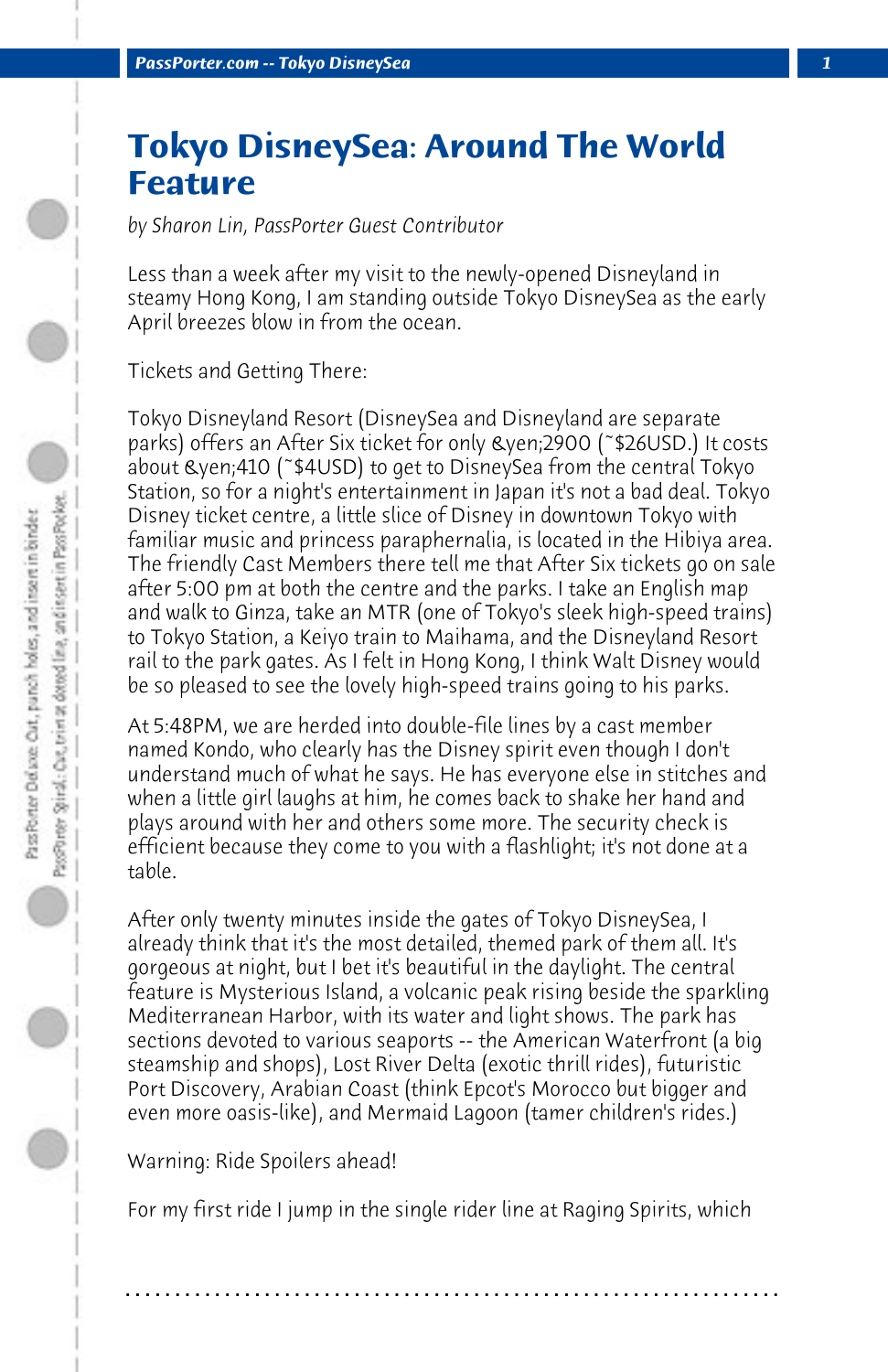cuts a 50-minute standby wait to just five minutes - for a two minute ride. Probably the park's most extreme ride, it has three medium drops and one loop through mist, but otherwise it's just a faster Space Mountain. Tokyo DisneySea is on the water, and the wind is really starting to kick up. I'm wishing that I had my scarf. I have a 50-minute, warm, indoor wait for Indiana Jones Adventure: Temple of the Crystal Skull, which is well worth the wait. The track is similar to Dinosaur at Animal Kingdom but the vine-covered temple theming is incredible, especially the sound effects. The ride is very dark, with lots of skulls, snakes, and screaming. Of course, I don't understand what Animatronic Indy says, but that is OK. I just don't know what to expect, which can be fun.

Next up is Mysterious Island -- 20,000 Leagues Submarines, one of my late, lamented Walt Disney World favorites, is great and different here, with a sea alien storyline at the end. I figure out that it's just a "sitting and looking at things ride" with bubbles between the double-paned windows. There are controls like in Mission:Space (I am position #9), but just for show. The design of this attraction is just so amazing that the Walt Disney World classic is almost weak in comparison.

The highlight of the night is Journey to the Center of the Earth, one of the best rides EVER. It starts out with a queue similar to Tower of Terror, and for a brief moment in the elevator I think it's a standing-up version of Tower of Terror, and wonder where the safety restraints are. But it's just an "elevator" (like the former "hydrolators" at The Living Seas in Epcot) to the loading area. The ride vehicles are like Indy or Dinosaur, but very stylized. I get a front seat. It starts off innocently enough, riding through scenes from the Jules Verne story such as the Mushroom Forest, but it soon turns rough. (I think that it's notable that in Japan, there are only safety warnings, nothing about dark or scary situations. At least not in English or Chinese. I guess for a population that's faced Godzilla and Mothra so many times, there's not much left to be scared of!) There are more chambers, then a big roaring monster. At least I think that's the big thing sticking out at the end  $\&$ agrave; la Dinosaur (my eyes were sort of closed.) But it doesn't end there! The drop is HUGE, plunging into complete darkness. There are some other sizable drops before and after but the big one feels as long and steep as Splash Mountain -- except dry. I don't know how they do that in this vehicle. The drop goes OUTSIDE and around Mysterious Island mountain. It's an awesome ride.

Shaking with glee, I head to the jewel-like Arabian Coast and do Sindbad's Seven Voyages, which is like a technologically-advanced, non-politically-correct It's a Small World. Then I do Flounder's Coasters, a roller coaster for kids similar to Goofy's Barnstormer. I can't find the

**. . . . . . . . . . . . . . . . . . . . . . . . . . . . . . . . . . . . . . . . . . . . . . . . . . . . . . . . . . . . . . . . . .**